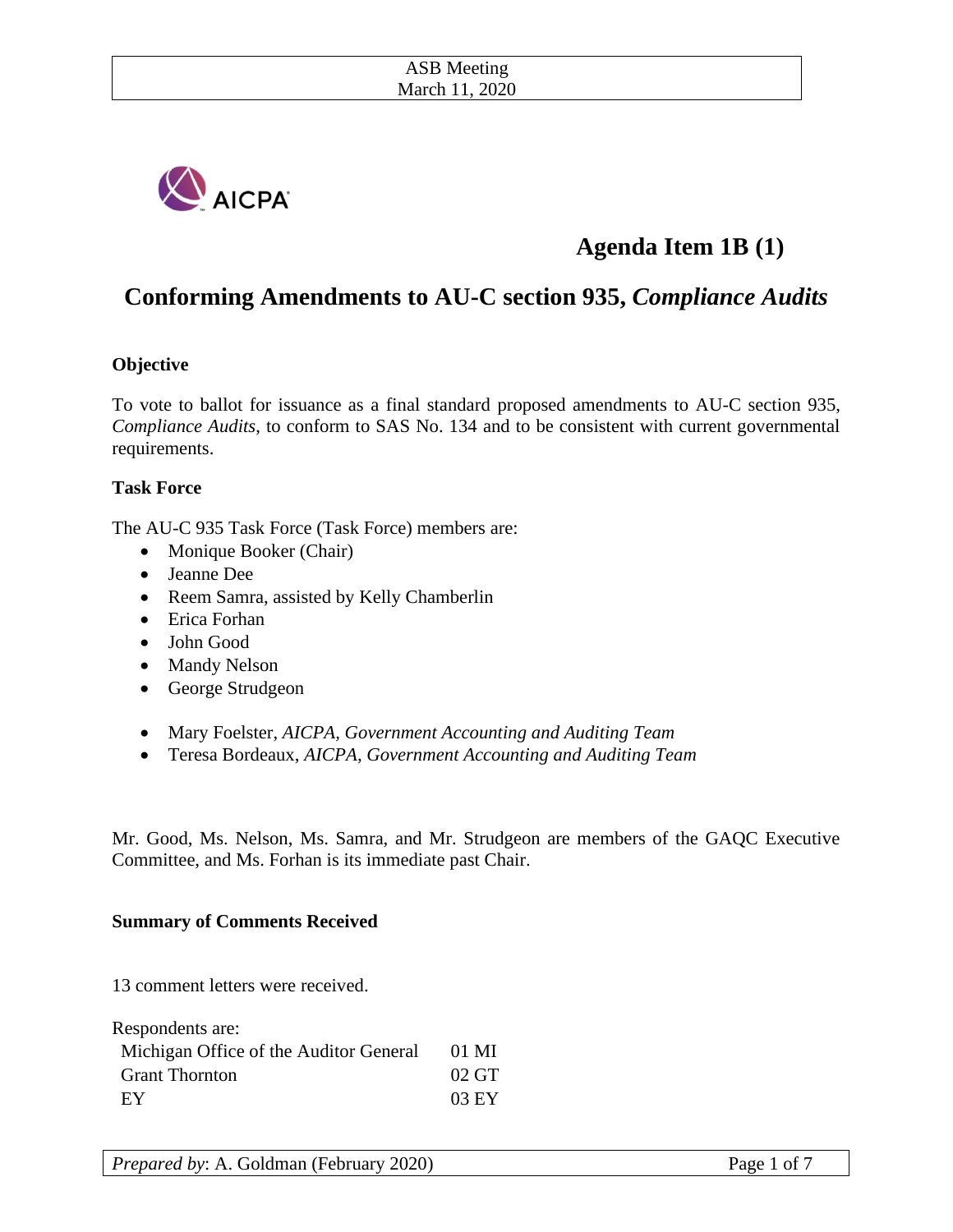| <b>Texas Society of CPAs</b>           | 04 TXCPA             |
|----------------------------------------|----------------------|
| <b>BDO</b>                             | 05 BDO               |
| Tennessee Department of Audit          | 06 TN                |
| Virginia Office of the State Auditor   | 07 VA Public Auditor |
| Deloitte Touche LLP                    | 08 Deloitte Touche   |
| Office of the Washington State Auditor | 09 WA State Auditor  |
| George Rippey                          | 10 George Rippey     |
| <b>Terry Ramsey</b>                    | 11 Terry Ramsey      |
| Florida Institute of CPAs              | 12 FICPA             |
| <b>KPMG</b>                            | 13 KPMG              |
|                                        |                      |

## **Summary of Responses to Requests for Comment**

#### **Questions 1 and 2**

In response to question 1, all respondents agreed that the proposed amendments are appropriate and complete, including the proposed amendments to be consistent with current government requirements. Many respondents included editorial suggestions and specific revisions.

In response to question 2, all respondents agreed with how the combined report and the separate reports are addressed in the standard.

#### **Other Comments**

#### *1. Definition of material noncompliance.*

Ten respondents commented on the definition of material nonconformity and the statement on materiality in the auditor's report. Three supported the revision as proposed; one suggested retaining the extant definition, and the others suggested edits to the proposed revisions. See rows 22-31 of agenda item 1B(3).

One respondent (GT) suggested that the extant definition be retained.

The extant definition of material noncompliance is as follows:

**Material noncompliance.** In the absence of a definition of material noncompliance in the governmental audit requirement, a failure to follow compliance requirements or a violation of prohibitions included in the applicable compliance requirements that results in noncompliance that is quantitatively or qualitatively material, either individually or when aggregated with other noncompliance to the affected government program

SAS No. 134 requires a statement in the revised auditor's report about materiality that begins "Misstatements are considered material if…". Adapting this statement for the auditor's report on compliance using the extant definition is problematic because the extant definition of material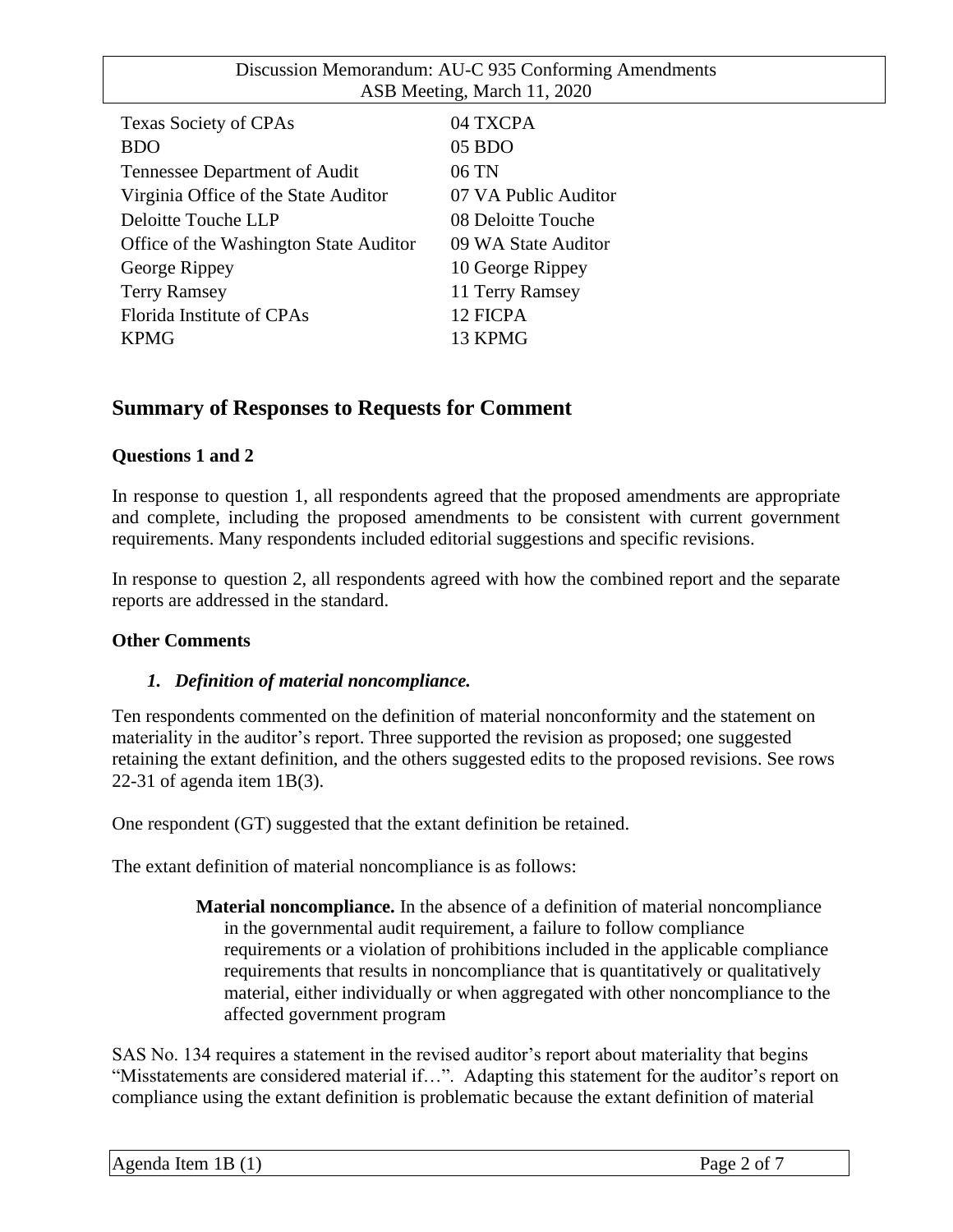noncompliance is circular. Substituting the term *noncompliance* for the words "a failure to follow compliance requirements or a violation of prohibitions included in the applicable compliance requirements", which is the definition of noncompliance, results in a definition that defines *material* noncompliance as "noncompliance that is… material".

One respondent (BDO) noted that AU-C section 935 does not contain any guidance about the assumptions an auditor may make with respect to "reasonable users" and the guidance provided in the amended paragraph .04 of AU-C section 320, *Materiality in Planning and Performing an Audit*, may not align with those an auditor may make when performing a compliance audit. However, the Task Force believes that developing such guidance is beyond the scope of this project and, because the amendments to AU-C section 320 were not intended to change practice, is not necessary.

One respondent (BDO) noted that the definition of material noncompliance in the proposed SAS includes the words "compliance with the requirements of the government program as a whole." This terminology may imply a broader scope than what may be required in certain situations associated with compliance audits. However, the definition notes that it is applied in the absence of a definition of material noncompliance in the governmental audit requirement.

Two respondents (GT, WA) objected to having determination of materiality be based on the auditor's report on compliance, when what is being reported is based on the determination of materiality. Accordingly, the Task Force recommends revising the definition to refer to a reasonable user *of* the report.

Proposed revision to the definition in the exposure draft is as follows:

**Material noncompliance.** In the absence of a definition of material noncompliance in the governmental audit requirement, noncompliance with the applicable compliance requirements is considered to be quantitatively or qualitatively material if there is a substantial likelihood that, individually or in the aggregate, it would influence the judgment made by a reasonable user about compliance with the requirements of the government program as a whole *by a reasonable user of* based on the report on compliance

**Question for ASB:** 1. Does the ASB agree with the proposed revisions to the definition of material noncompliance?

## *2. Other Comments* (see rows 56-57of agenda item 1B(3))

One respondent (PwC) asked that AU-C section 935 clarify whether an organization may voluntarily elect to have their audit conducted in accordance with GAGAS and a governmental audit requirement in addition to GAAS (for example, when the organization has been subject to these requirements in previous years and expects to be again in future years). Their comment noted that guidance as to how the form and content of the auditor's report would be amended in these circumstances could be provided in a manner similar to how "dual standards" are addressed in AU-C section 700. However, AU-C section 700 does not require the auditor's report to state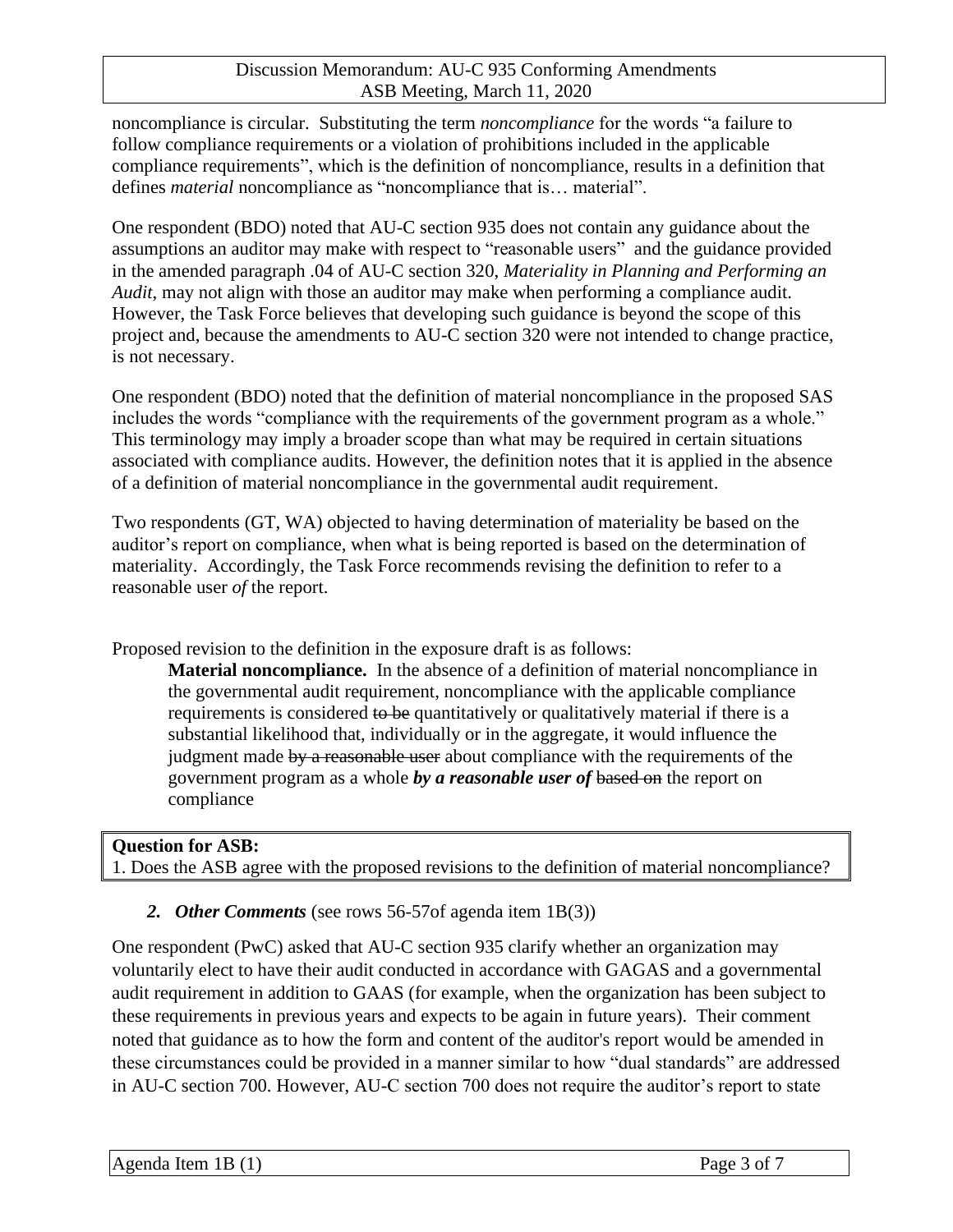*why* the audit was performed in accordance with more than one set of auditing standards, so the form and content of the auditor's report would not be amended in these circumstances.

One respondent (BDO) asked that the Board consider adopting additional language in AU-C section 935 that would make it applicable to compliance audits that are outside the purview of the United States Government Accountability Office (GAO), due to the recent increase in the number of compliance audits that are grant, program, and contract audits.

The Task Force believes that addressing these issues is beyond the scope for this project, which was to propose amendments for conformity with SAS No. 134 and to be consistent with current governmental requirements. The Task Force has referred these issues to the AICPA Governmental Audit Quality Center Executive Committee.

#### **Question for ASB:**

2. Does the ASB agree with the Task Force that these issues are beyond the scope of this project and should be addressed by the AICPA Governmental Audit Quality Center Executive Committee?

#### *3. Comments on Specific Paragraphs*

#### *Paragraph 30 and paragraph A44*

Four respondents (DT, GT, BDO, and EY) proposed revisions to paragraph 30, which contains the requirements for the auditor's report, and to paragraph A44, which contains the illustrative auditor's report. See agenda Item 1B(3), rows 32-48.

#### Paragraph 30g(v)

Paragraph 30.g.v requires the auditor to describe an audit by stating three specific auditor responsibilities, summarized as follows:

- (1) Exercise professional judgment and maintain professional skepticism
- (2) Identify and assess the risks of material noncompliance and design and perform audit procedures responsive to those risks
- (3) Obtain an understanding of the applicable compliance requirements and the entity's internal control over compliance relevant to the audit in order to design audit procedures but not for the purpose of expressing an opinion on the effectiveness of over internal control; accordingly, no such opinion is expressed.

One respondent (BDO) stated that "[I]n a compliance audit, we believe that the auditor would first obtain an understanding of the applicable compliance requirements, then identify the risks of material noncompliance whether due to fraud or error, obtain an understanding of the entity's internal control as specified by the governmental audit requirement, and only then assess the risk of material noncompliance whether due to fraud of error and design and perform audit procedures responsive to those risks." Suggested edits were as follows: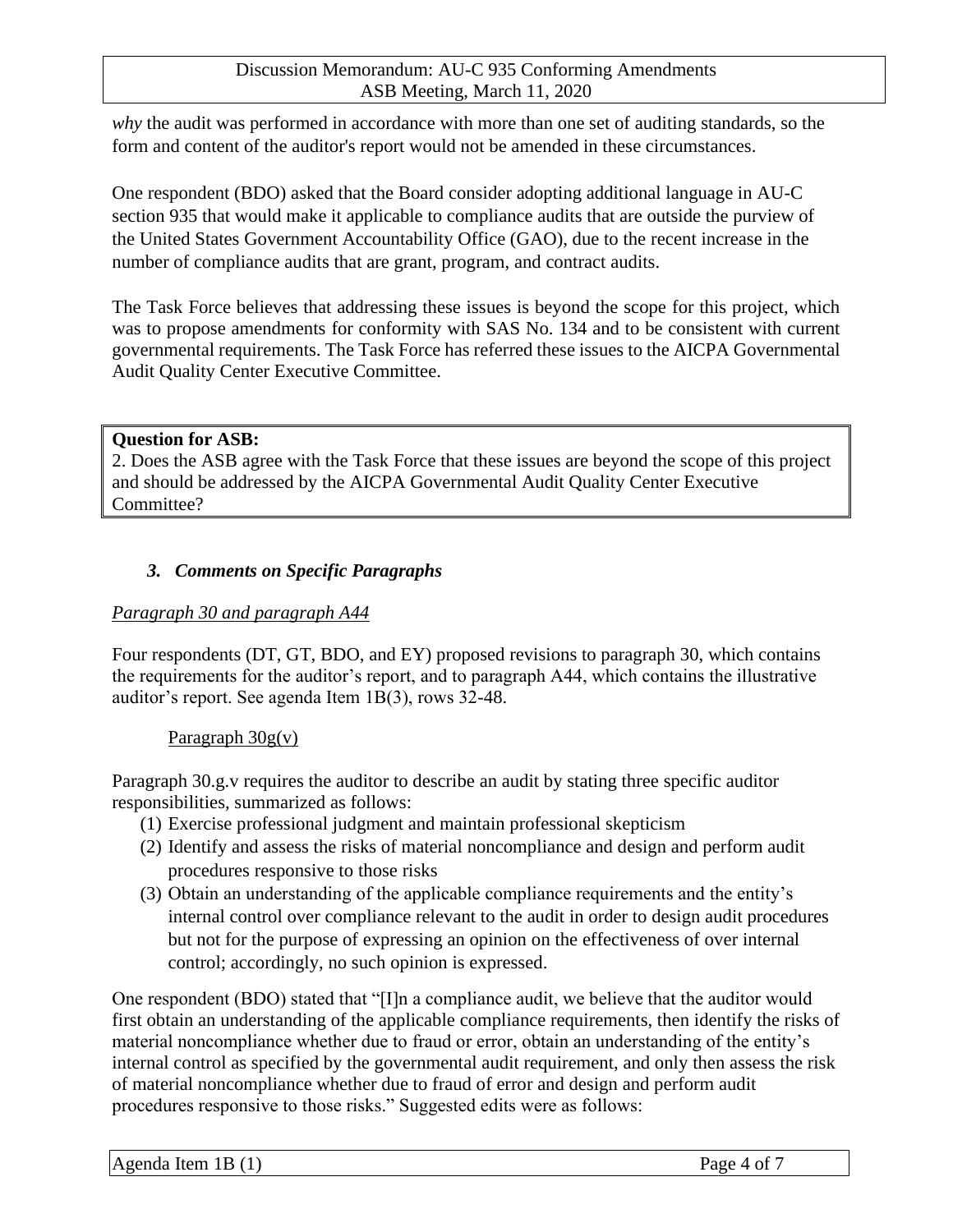- Delete the words "the applicable compliance requirements" from (3) above;
- Move existing  $(2)$  to follow existing  $(3)$ ; and
- Create a new (2) that states: "obtain an understanding of the applicable compliance requirements"

The purpose of (3) above is to explain that no opinion on the effectiveness of internal control is being expressed. The understanding of the applicable compliance requirements is not relevant to this point. Further, the equivalent requirement in paragraph 36*c* of AU-C 700 only mentions obtaining an understanding of internal control and does not mention any of the many other things the auditor needs to understand. In addition, moving (2) to follow (3) would be inconsistent with the requirements of AU-C section 700. Accordingly, the Task Force recommends that the phrase "the applicable compliance requirements and" be deleted from point (3) and none of the other edits discussed above be made.

Other edits were suggested both to wording and to the order of the requirements in paragraph .30, primarily to align the elements of the auditor's report in paragraph .30 with the illustrative auditor's report in paragraph .A44 of AU-C section 935, *Exhibit — Illustrative Combined Report on Compliance and Internal Control Over Compliance*. Note that one respondent (WA) requested specific guidance as to the order in which the various report elements should be listed, as "it is not clear from the updated standard."

Paragraph 30 includes references to "the compliance audit" while the auditor's report refers to "the audit" or "our audit"; this is consistent with extant and the Task Force decided to not change this.

The Task Force considered one respondent's (DT) editorial recommendations about deleting references to *applicable compliance requirements* but decided to be consist with extant and not make those changes. Applicable compliance requirements are a subset of all compliance requirements that may need to be adhered to under a Federal program.

## *Paragraph A37 and A38 (see agenda item 1B(3) rows 50-52)*

Two respondents, George Rippey and Terry Ramsey, disagree with the revisions to paragraph A37 and A38 (par. A36 and A37 of extant) that address the auditor's responsibilities in relation to the views of responsible officials.

Mr. Rippey believes that the statement in the example in paragraph .A38 that "Example Entity's response was not subjected to the auditing procedures applied in the audit of compliance . . ." implies that the auditor applied no audit procedures to the entity's response. However, paragraph 6.59 of GAS requires the auditor to review management's comments for consistency with the auditor's report and take action when there are inconsistencies or conflicts. Mr. Ramsey believes that paragraph A38 should be expanded to cover additional circumstances, as well as expanding paragraph .A37 to further describe the auditor's responsibilities.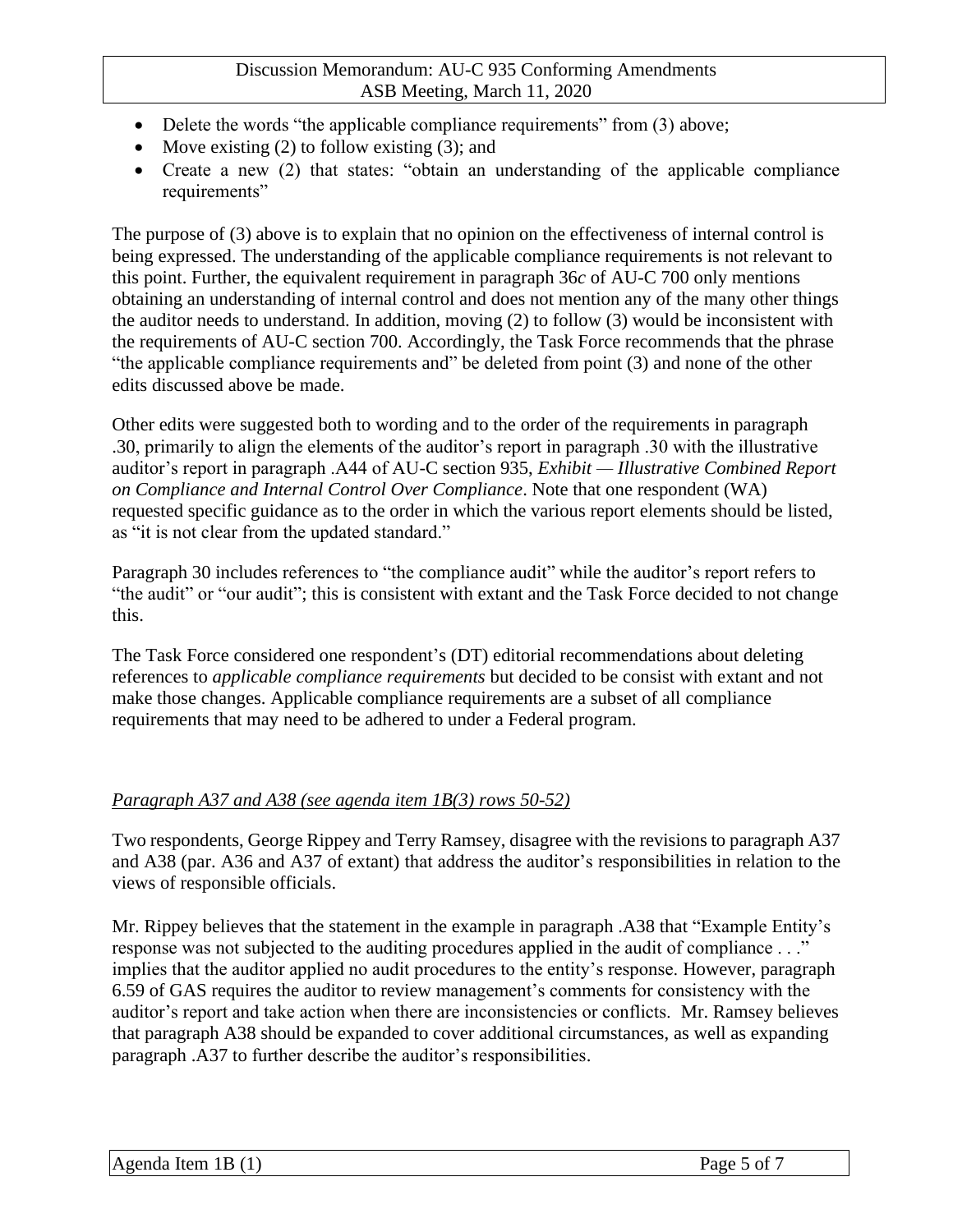The Task Force discussed these comments and proposed the following revisions to paragraph .A38 to clarify that the auditor performs limited procedures on management's response:

**Government Auditing Standards** *require the auditor to perform limited procedures on Example Entity's* ABC Agency's written response to the significant deficiencies [*and material weaknesses*] [insert type of finding(s) such as noncompliance or in-internal control over compliance] *finding(s)* identified in our compliance audit*. Example Entity's response* was not subjected to the *other* auditing procedures applied in the compliance audit of ABC Agency's compliance and, accordingly, we express no opinion on it *the response*.

The Task Force believes that revisions to the next edition of Audit and Accounting Guide *Government Auditing Standards and Single Audits* provide sufficient guidance in this area and no additional changes to the application material in paragraphs .A37 and A.38 are necessary.

| Par.                     | Comment                                                                                                                                                                                                                                                                                                                | Disposition                                                                                                                                                                                                                                                                          |
|--------------------------|------------------------------------------------------------------------------------------------------------------------------------------------------------------------------------------------------------------------------------------------------------------------------------------------------------------------|--------------------------------------------------------------------------------------------------------------------------------------------------------------------------------------------------------------------------------------------------------------------------------------|
| 23 <sub>b</sub>          | For ¶23b (second line), we suggest modifying the<br>language to " and maintaining effective controls"                                                                                                                                                                                                                  | No change; inconsistent with AU-C<br>700 (and redundant with the words<br>"reasonable assurance" that follow)                                                                                                                                                                        |
| Par.<br>36<br>and<br>A37 | Retain the phrase "significant findings from the<br>compliance audit" from extant paragraph 37 of AU-C<br>section 935. If the ASB decides to not make the changes<br>proposed above, it should consider whether the use of<br>the word "findings" in paragraph A37 of AU-C section<br>935, as amended, is appropriate. | No change; "significant findings from<br>the audit" was deleted from par. 37 to<br>avoid confusion with the auditor's<br>requirement<br>under<br>Government<br>Auditing Standards to communicate<br>findings that are not deemed significant<br>deficiencies or material weaknesses. |
| A21                      | For ¶A21 regarding the reference to the AU-C Section<br>530, Audit Sampling, the board might consider adding<br>a reference to or discussion about audit data analytics<br>as a potentially more effective and efficient alternative<br>to sampling.                                                                   | Not appropriate to address in AU-C<br>935 if not addressed in AU-C 500 or<br><b>AU-C 530</b>                                                                                                                                                                                         |
| A43                      | For ¶A43 (appendix), we suggest an edit as follows:<br>" if the auditor believes doing so will provide<br>sufficient appropriate audit evidence in the specific<br>circumstances                                                                                                                                       | No change; following other AU-C<br>sections may not be enough to <i>provide</i><br>sufficient evidence                                                                                                                                                                               |
| A43                      | Add the following paragraphs to the Appendix $AU-C$<br>Sections That Are Not Applicable to Compliance<br>Audits:<br>Paragraph .33d of AU-C section 315,<br>$\circ$<br>Understanding the Entity and Its                                                                                                                 | Disagree; paragraph 33d refers<br>to another paragraph that is not                                                                                                                                                                                                                   |

#### *Other Paragraphs (see agenda item 1B(3) rows 49, 53-55)*